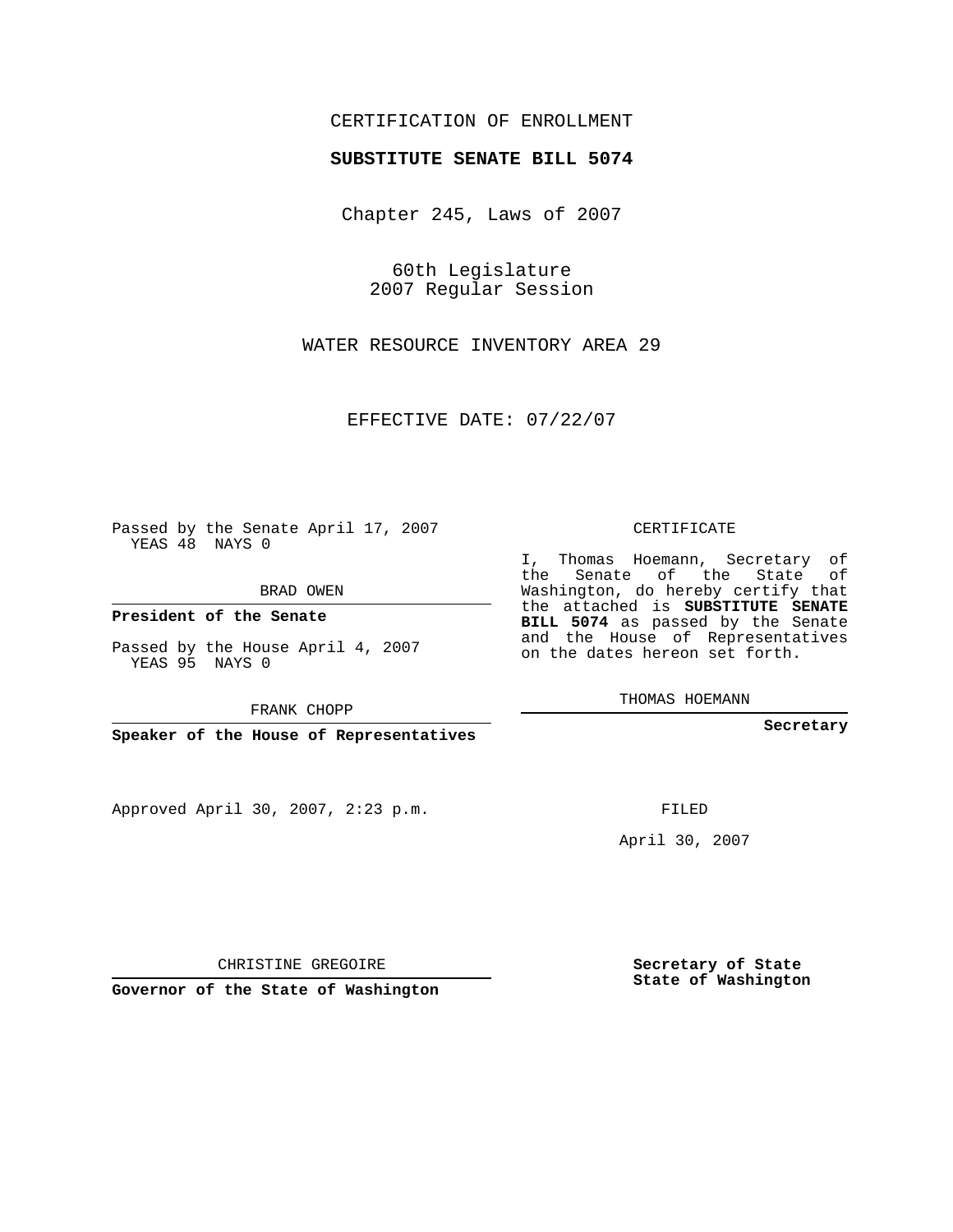## **SUBSTITUTE SENATE BILL 5074** \_\_\_\_\_\_\_\_\_\_\_\_\_\_\_\_\_\_\_\_\_\_\_\_\_\_\_\_\_\_\_\_\_\_\_\_\_\_\_\_\_\_\_\_\_

\_\_\_\_\_\_\_\_\_\_\_\_\_\_\_\_\_\_\_\_\_\_\_\_\_\_\_\_\_\_\_\_\_\_\_\_\_\_\_\_\_\_\_\_\_

AS AMENDED BY THE HOUSE

Passed Legislature - 2007 Regular Session

**State of Washington 60th Legislature 2007 Regular Session**

**By** Senate Committee on Water, Energy & Telecommunications (originally sponsored by Senators Honeyford, Poulsen, Schoesler and Delvin)

READ FIRST TIME 02/15/07.

 1 AN ACT Relating to water resource inventory area 29; and amending 2 RCW 90.82.060.

3 BE IT ENACTED BY THE LEGISLATURE OF THE STATE OF WASHINGTON:

 4 **Sec. 1.** RCW 90.82.060 and 2003 c 328 s 1 are each amended to read 5 as follows:

 (1) Planning conducted under this chapter must provide for a process to allow the local citizens within a WRIA or multi-WRIA area to join together in an effort to: (a) Assess the status of the water resources of their WRIA or multi-WRIA area; and (b) determine how best to manage the water resources of the WRIA or multi-WRIA area to balance the competing resource demands for that area within the parameters under RCW 90.82.120.

13 (2)(a) Watershed planning under this chapter may be initiated for 14 a WRIA only with the concurrence of:  $((+a))$  (i) All counties within 15 the WRIA;  $((+b))$  (ii) the largest city or town within the WRIA unless 16 the WRIA does not contain a city or town; and  $((e+))$  (iii) the water 17 supply utility obtaining the largest quantity of water from the WRIA 18 or, for a WRIA with lands within the Columbia Basin project, the water 19 supply utility obtaining from the Columbia Basin project the largest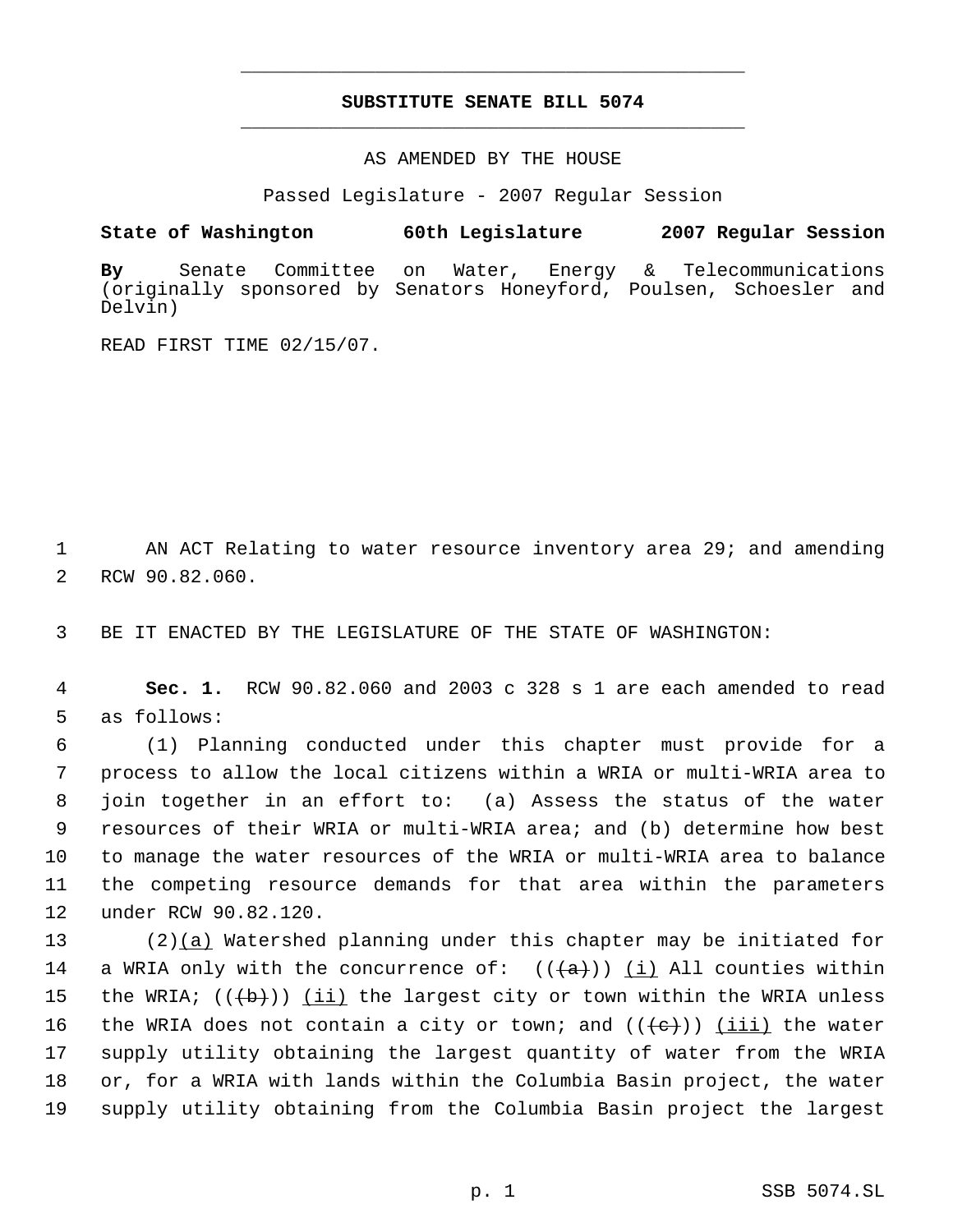quantity of water for the WRIA. To apply for a grant for organizing the planning unit as provided for under RCW 90.82.040(2)(a), these entities shall designate the entity that will serve as the lead agency for the planning effort and indicate how the planning unit will be staffed.

 (b) For purposes of this chapter, WRIA 40 shall be divided such that the portion of the WRIA located entirely within the Stemilt and Squilchuck subbasins shall be considered WRIA 40a and the remaining portion shall be considered WRIA 40b. Planning may be conducted separately for WRIA 40a and 40b. WRIA 40a shall be eligible for one- fourth of the funding available for a single WRIA, and WRIA 40b shall be eligible for three-fourths of the funding available for a single WRIA.

 (c) For purposes of this chapter, WRIA 29 shall be divided such 15 that the portion of the WRIA located entirely within the White Salmon subbasin and the subbasins east thereof shall be considered WRIA 29b 17 and the remaining portion shall be considered WRIA 29a. Planning may be conducted separately for WRIA 29a and 29b. WRIA 29a shall be eligible for one-half of the funding available for a single WRIA and WRIA 29b shall be eligible for one-half of the funding available for a single WRIA.

 (3) Watershed planning under this chapter may be initiated for a multi-WRIA area only with the concurrence of: (a) All counties within the multi-WRIA area; (b) the largest city or town in each WRIA unless the WRIA does not contain a city or town; and (c) the water supply utility obtaining the largest quantity of water in each WRIA.

 (4) If entities in subsection (2) or (3) of this section decide jointly and unanimously to proceed, they shall invite all tribes with reservation lands within the management area.

 (5) The entities in subsection (2) or (3) of this section, including the tribes if they affirmatively accept the invitation, constitute the initiating governments for the purposes of this section.

 (6) The organizing grant shall be used to organize the planning unit and to determine the scope of the planning to be conducted. In determining the scope of the planning activities, consideration shall be given to all existing plans and related planning activities. The scope of planning must include water quantity elements as provided in RCW 90.82.070, and may include water quality elements as contained in